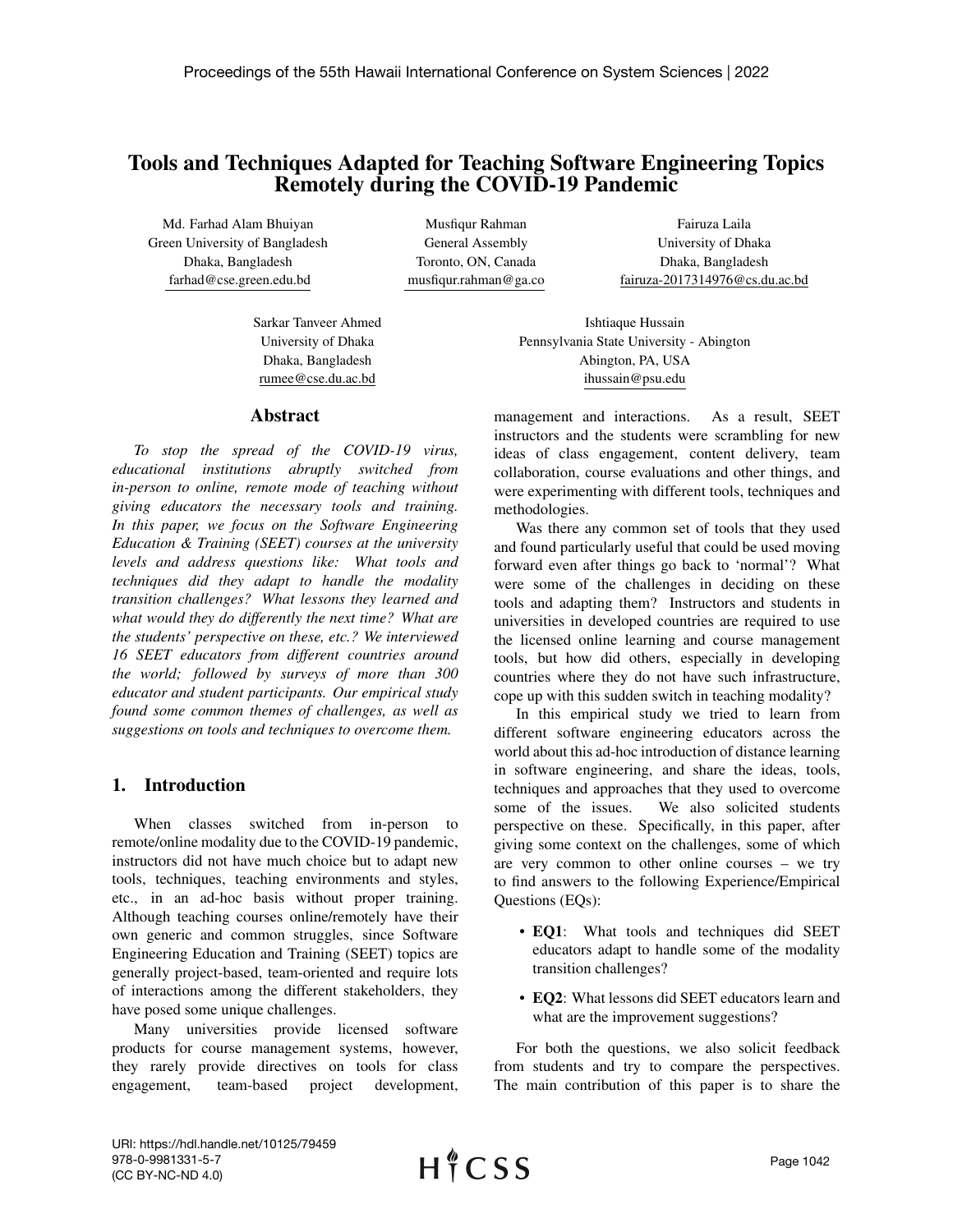findings on the above experience, empirical questions on this "pandemic teaching" of software engineering in undergraduate and graduate level university courses. The paper also contributes by making all the survey questions and the responses public in its companion website [1] for further study and collaboration.

The remainder of this paper is structured as follows: Section 2 discusses related work, Section 3 discusses the approach and experiment setup for this study; Section 4 discusses the findings on the empirical and experience questions, Section 5 mentions the limitations and threats to validity of our study; and finally sections 6 and 7 provides discussion, future research direction and conclusion to the paper.

## 2. Related Work

Online courses are not new. Many universities offer online courses and enjoy higher enrollment of students from non-traditional backgrounds and reported advantages like greater accessibility, flexibility, reduced commute time and lower carbon footprint [2, 3]. Some universities have been delivering Software Engineering Education and Training (SEET) courses online successfully for over 30 years with various innovative and flexible approaches [4]. There is research that focused on these online SEET courses: e.g., Gannod et al. [5] showed how inverted classrooms are used to teach SEET courses. Jacobsen et al. [6] performed comparative studies among various communication platforms used for distant teaching of graduate SEET courses. Yoshida et al. [7] developed online systems to facilitate distance learning for programming and SEET courses. Cloete et al. [8] investigated network-centric distance learning and software engineering.

With distance learning being different to conventional in-class education system, many educators were skeptical about how successfully the learning goals of SEET can be achieved through an online platform. Edwards [9] specifically asked if asynchronous, online courses can deliver quality SEET courses and performed a case-study to identify some limitations of distance learning and proposed effective alternatives. Ellis [10] conducted surveys and reported students' opinion on comparison between online and in-class SEET courses. More recent SEET research in this area mainly focused on proposing various methods of teaching different aspects of SEET [11, 12].

However, although almost 70% of U.S. universities reported online classes as their future strategy, online-only learning has many disadvantages, e.g., weak student engagement, isolation, technology interruption, etc. [13, 14, 15]. These became particularly challenging due to the COVID-19 pandemic since all family members were now staying home, sharing the Internet and sometimes even the very electronic devices that are used for the online classes. These are adding to the stress, isolation, learning difficulties, decreased productivity and more interruptions from family members or pets [16]. Education researchers are working on finding ways to cope up with the challenges and changes while maintaining students' learning outcome [17, 18, 19]. SEET specific researchers have shared their experience mainly on the challenges and the structural changes they adapted for the transition [20, 21, 22, 23, 24]. However, in this paper, after briefly discussing the different challenges both the educators and students reported for distance learning of SEET courses during the pandemic, we present the numerous tools and techniques they adapted in their courses. In this regard, our work is related to Moster et al. [25], where they proposed a study on the use of communication tools for remote and hybrid team collaboration for software development.

## 3. Empirical Study Setup

This empirical study was a multi-step study. As a first step, around mid-June of 2020, we contacted participants of the 2019 and 2020 International Conference on Software Engineering, Software Engineering Education and Training (ICSE-SEET) conferences and requested them for a 30 minute, semi-structured "Zoom" interview if they met the following criteria: (i) taught an university-level SEET course during the pandemic, (ii) previously taught the same course "in-person" and (iii) had to switch to "remote, online" mode due to the pandemic. The rationale behind these selection criteria was to seek the experience, challenges educators are facing for the modality transition and the tools and techniques they are adapting to tackle them. We also approached SEET educators in our professional network as well as performed manual, search-engine lookup for SEET educators, world-wide.

As Figure 1 shows, we were able to conduct 16 semi-structured interviews of SEET educators (13 males, 3 females) from 11 different countries spanning 5 continents. On average, each interview was about 35 minutes long, all the interviews were video-recorded with consent and the interviewees/participants ranged from lecturers to full professors in their designations. With Zoom's auto-transcription feature, we transcribed all the interviews and later anonymized and thoroughly analyzed them for common themes.

Next, we used these common themes to come up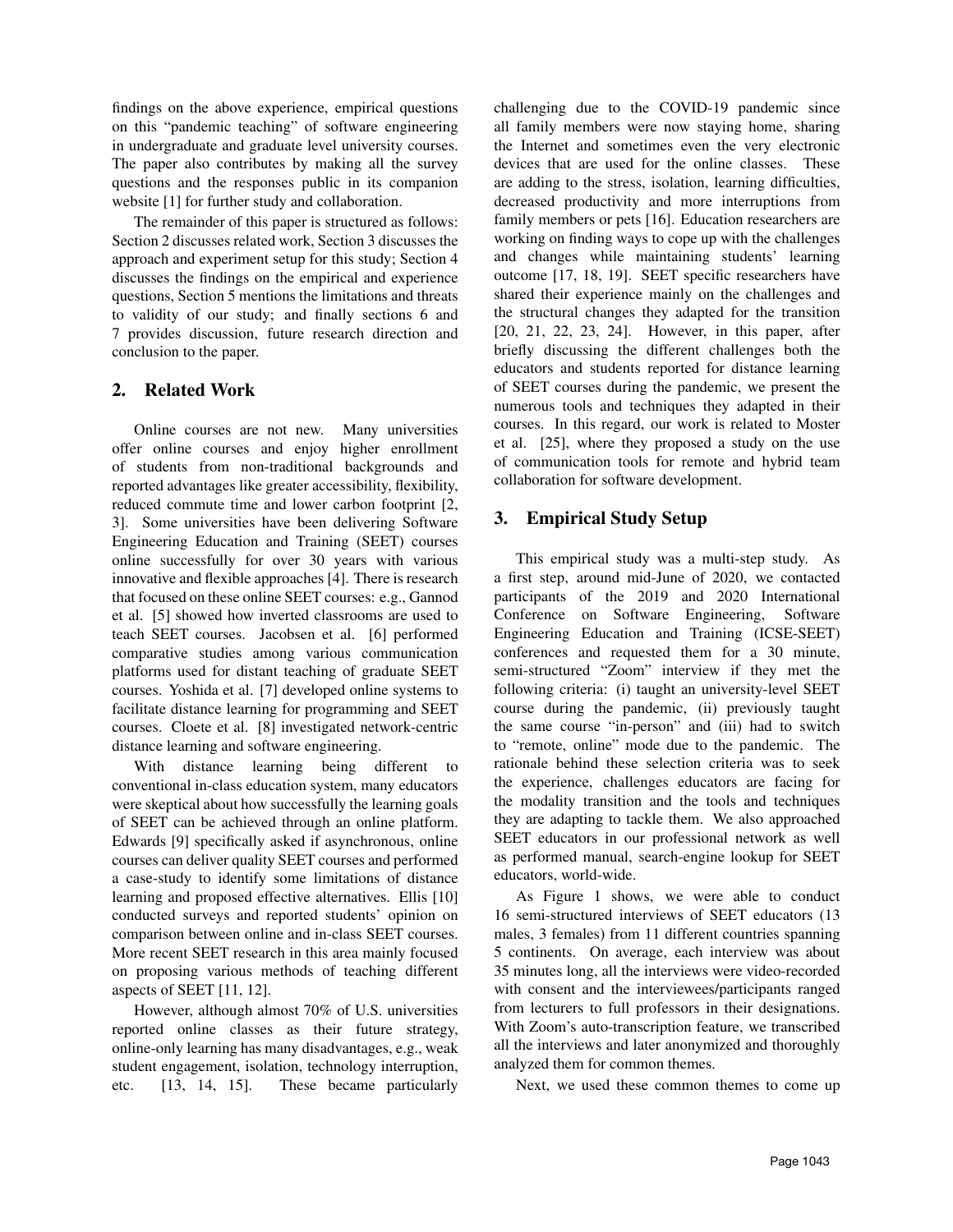

Figure 1. Interview participants' distribution across different continents. We took total 16 interviews (13 male, 3 females). Original world continents map is "licensed for reuse with modification", taken from Google Images.

with survey questions for both the SEET educators and students. The purpose of these surveys were to reach a broader SEET community and solicit quantifiable data and if possible, gather further feedback on them. Each version of the survey had questions in three sections: firstly, basic demography and background related questions (e.g., course level, class size, and from which country they offered/took the course), secondly, questions regarding their experience, challenges and tools that they used to overcome teaching/taking the course online and thirdly, soliciting improvement suggestions. Moreover, for each survey question, we had the option for participants to write down, elaborate and share their opinion or insights.

We then obtained our Institutional Review Board's (IRB) certificate on the research involving human subjects and approval for the survey questions and ensured that we do not collect any personally identifiable data of the participants. Finally, we published the survey and solicited voluntary participation utilizing social media platforms, mainly, Facebook, Twitter and LinkedIn. We also approached our colleagues and friends and requested them to circulate the survey links among their professional network and their students. Furthermore, using a popular search engine, we randomly picked two universities from almost all the countries in the world, looked up their computer science department or program contact person and sent out more than 380 emails soliciting survey participation from both the educators and the students. Our surveys were open for participation for three weeks, starting in late-September of 2020.

#### 4. Results

In this section, we present some metadata on our survey participants, briefly discuss the common, repeated theme of "remote, online" class transition challenges that came up from the survey participant SEET educators and students. We then discuss our findings, with respect to the Empirical/Experience Questions (EQs) we listed in Section 1.

#### 4.1. Metadata on Survey Participants

After the data clean-up (e.g., removing entries who did not agree to the terms or did not meet the inclusion criteria of the survey, etc.), we found that a total of 320 participants took the survey but 268 had actually taught or taken a SEET course online during the pandemic, yielding an approximate 84% completion rate. All the results, data analysis, etc. in the following sections are based on these 268 participants' responses.

Among the survey participants, the educator, student ratio was 16 - 84% – which is also reasonable since a single educator can teach a large number of students in a class. 58% of our educator participants reported it was their first time experience teaching any courses "online", while taking a class "online" was first time experience for 66% of the student participants.

Overall, we had roughly 80-20% representations of male and female participants – educators: 72-28%; students: 80-19% with 1% did not disclose. The educator participants were from 18 different countries – highest from USA, around 19% and 5% did not want to share their location; and student participants were from 11 different countries – highest from Germany, around 56% and 3% did not want to share their location. The participant educators identified their courses as mainly sophomore, junior level (i.e., 2<sup>nd</sup> and 3<sup>rd</sup> year) or graduate-level courses – where class sizes ranged from 5 to 700 students, with a median of 91 students.

#### 4.2. Transition Experience

Even though it was first-time experience of teaching or taking any classes "remotely/online" for 58% of our survey participant SEET educators and 66% of the students, respectively – interestingly, as Table 1 and 2 show, technology adaption, access to technology or issues with the Internet were among the least challenging problems. This is probably because since SEET courses are technology-oriented courses, and as are usually taught in the  $2<sup>nd</sup> - 3<sup>rd</sup>$  years, all the educators and students became accustomed with the required technologies. Rather, among the most challenging issues for the educators were to keep students engaged and motivated during the class, assessing the course learning outcome, and also managing their own time, etc. For example, our interviewee SEET educators commented teaching remotely, online as being "looking at a black box" and feeling "being a radio presenter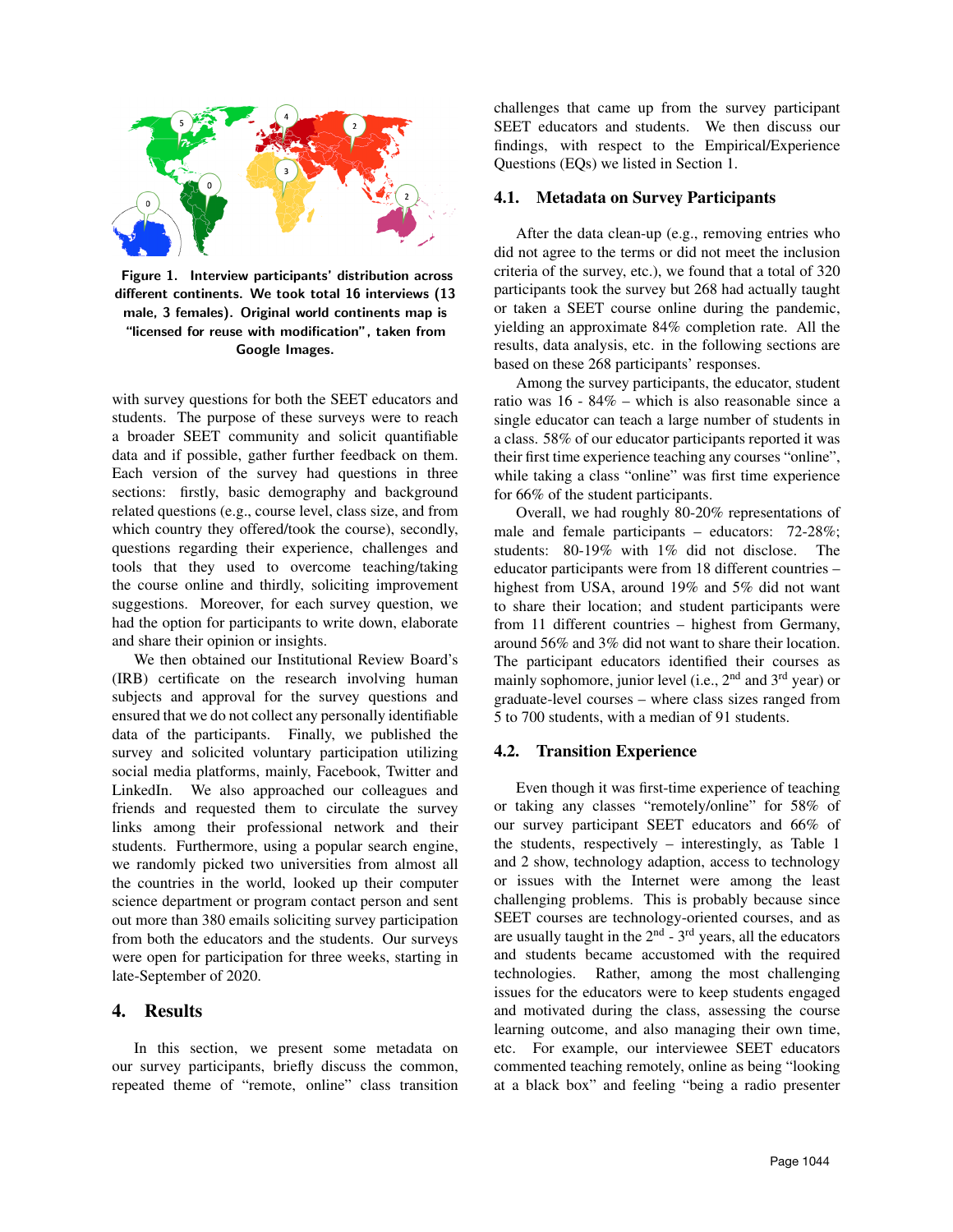| <b>Top Challenges</b>      | $0-n/a$ | 1-least | 2   | 3   | 4   | 5-most |
|----------------------------|---------|---------|-----|-----|-----|--------|
| <b>Student Engagement</b>  | $0\%$   | 0%      | 0%  | 29% | 52% | 19%    |
| Course Assessment          | 10%     | 13%     | 13% | 19% | 23% | 23%    |
| Time Management            | 6%      | 19%     | 13% | 19% | 35% | 6%     |
| Spending Time on Emails    | 3%      | 6%      | 29% | 26% | 26% | 10%    |
| <b>Student Cheating</b>    | 29%     | 26%     | 3%  | 6%  | 26% | 10%    |
| <b>Internet Issues</b>     | 0%      | 42%     | 16% | 10% | 23% | 10%    |
| Childcare                  | 32%     | 19%     | 10% | 6%  | 13% | 19%    |
| Anxiety, Stress, Illness   | 19%     | 19%     | 23% | 10% | 23% | 6%     |
| <b>Technology Adaption</b> | 6%      | 35%     | 10% | 23% | 23% | 3%     |
| Preparing Class Materials  | 0%      | 19%     | 29% | 26% | 19% | 6%     |
| <b>Technology Access</b>   | 10%     | 39%     | 26% | 16% | 10% | $0\%$  |
| <b>Financial Hardship</b>  | 42%     | 32%     | 10% | 10% | 3%  | 3%     |

Table 1. Top challenges educators faced, based on cumulative sum of challenge point  $> 3$ .

| <b>Top Challenges</b>            | $0 - n/a$ | 1-least | $\mathbf{2}$ | 3   | 4     | 5-most |
|----------------------------------|-----------|---------|--------------|-----|-------|--------|
| <b>Staying Engaged/Motivated</b> | 2%        | 6%      | 11%          | 19% | 22%   | 40%    |
| Time Management                  | $4\%$     | 7%      | 17%          | 16% | 33%   | 23%    |
| Anxiety, Stress, Illness         | 8%        | 19%     | 18%          | 21% | 23%   | 12%    |
| Course Assessment                | 7%        | 16%     | 25%          | 24% | 23%   | 6%     |
| Spending Time in Emails          | $4\%$     | 23%     | 22%          | 27% | 18%   | 7%     |
| <b>Internet Issues</b>           | 4%        | 45%     | 23%          | 14% | 10%   | $4\%$  |
| <b>Financial Hardship</b>        | 22%       | 47%     | 13%          | 10% | $4\%$ | $4\%$  |
| <b>Technology Adaption</b>       | 6%        | 53%     | 20%          | 15% | 6%    | $0\%$  |
| Childcare                        | 68%       | 23%     | $4\%$        | 3%  | 1%    | $1\%$  |
| <b>Technology Access</b>         | 12%       | 70%     | 10%          | 6%  | 1%    | 1%     |

Table 2. Top challenges students faced, based on cumulative sum of challenge point  $\geq 3$ .

without knowing if the message was going across". Similarly, students also suffered from being less motivated, struggled to stay engaged but also reported higher level of anxiety, stress and illness than the educators.

Regarding SEET course related experience or opinion, as Figure 2 shows, except for exams and quiz evaluations, educators seem to agree that "in-person" and "remote, online" do not have much difference. On the other hand, as Figure 3 shows, students think project implementation would have been easier had it been "in-person" classes.



Figure 2. Educators' Perspective: Difference of SEET teaching aspects between "in-person" and "online" format.

Apart from similar advantages of "remote, online" classes found in [16], when asked about some



Figure 3. Students' Perspective: Difference of SEET learning aspects between "in-person" and "online" format.

advantages specific to SEET, some educators and students commented that it helped them experience "remote" collaborative work that can benefit them for possible "distributed software development" in the future.

#### 4.3. EQ1: Tools and Techniques Adapted

Since the switch of teaching modality was abrupt and most of the educators did not have proper, prior training, many were forced to adapt a tool in a "trial-and-error" approach. In our interviews, we came across several educators who reported that they started with one tool and later – be it for lack of features, support; or not knowing the full potentials – had switched into other tool(s). Therefore, for all of our survey questions regarding tools and techniques, we allowed multiple-selection of options. We present all the data in percentage of response count, that is, for any tool choice option, x% of usage does not mean it was exclusively used by  $x\%$  participants, rather it means x% responses chose that tool along with possibly other available tool(s).

4.3.1. Tools for "Online", Video Communication and Learning Management Systems (LMS) We wanted to know what video conferencing and communication tools the SEET educators are using for their "online" classes. As Figure 4 shows, Zoom is the the most popular tool among SEET educators, followed by Microsoft Teams. However, to our surprise, they reported "Other" tools like: YouTube[26], BigBlueButton [27], Vimeo[28], etc. – which collectively secured the third most used tools' spot.

Posed with the question on what Learning Management Systems (LMS) they used for their classes, as Figure 5 shows, our survey participant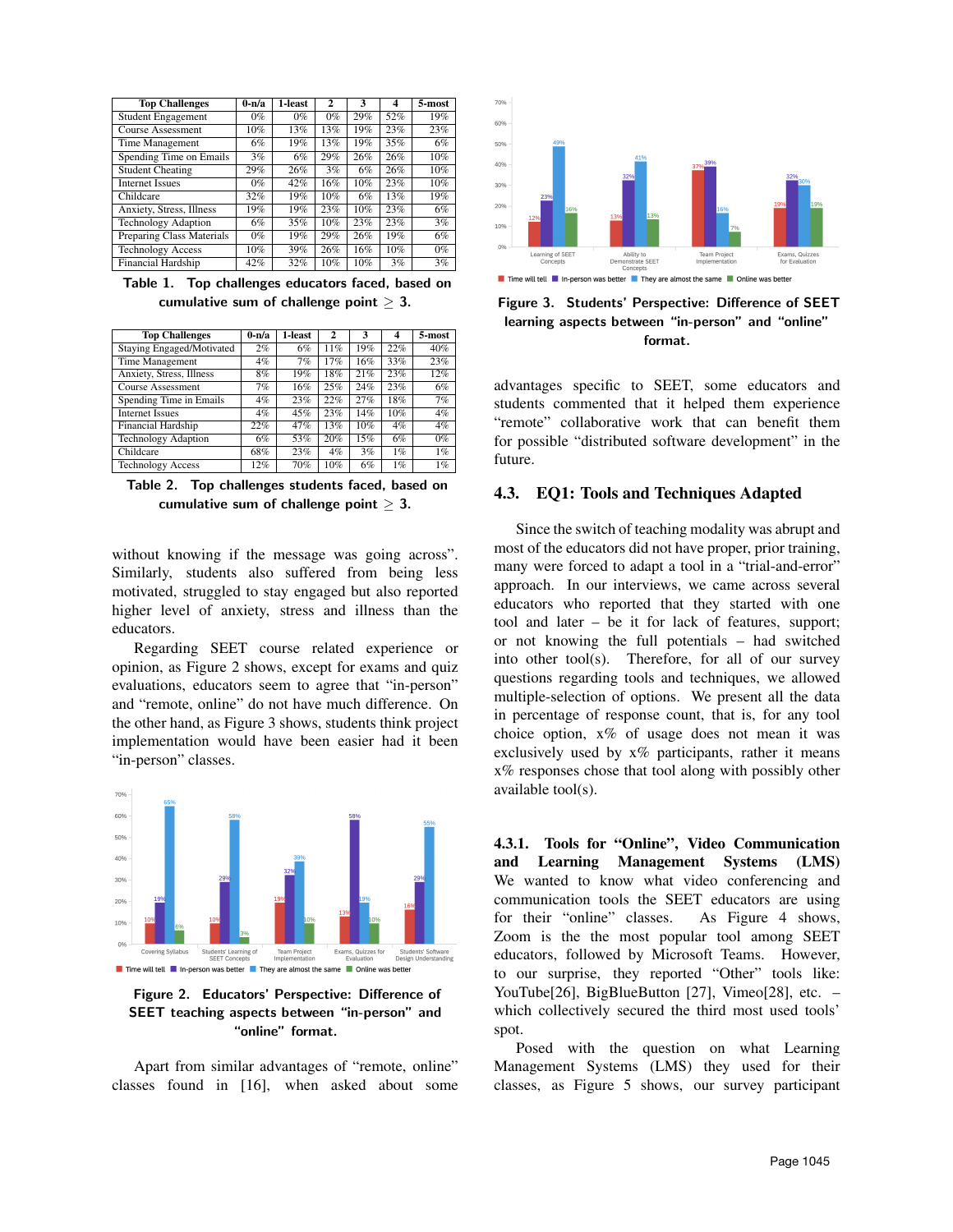

Figure 4. Video Conferencing tools SEET educators used, in descending order of usage, in percentage of responses.

educators listed commercial tools like Canvas[29] and Blackboard [30] but also majority of them used other open-source or free tools like: Moodle [31], SAKAI-based Sulis [32], Agora [33] and Piazza [34]. We must acknowledge here that we were unaware of many of these reported open-source, free LMS tools before. Some of the survey participant educators reported using university-developed, proprietary systems. However, 6% of the educators did not use any LMS for their course. These SEET educators could utilize the open-source, free tools mentioned in the "Other" group here.



Figure 5. Learning Management Systems (LMS) SEET educators used, in descending order of usage, in percentage of responses.

4.3.2. Techniques Used for "Online" Modality of Classes On the techniques on delivering their SEET lectures online, as Figure 6 shows, survey participants

educators responded with a mix of approaches: live lectures, live lectures that are recorded and posted later, flipped or inverted classroom (i.e., pre-recorded lecture videos) [5, 35] and by uploading only online materials (e.g., lecture slides), etc.



Figure 6. How educators delivered their lectures.



Figure 7. How students want the lectures delivered.

However, when we asked the students how they prefer these "online" classes, as shown in Figure 7, and also as we will see in Section 4.4, students mainly prefer live lectures that are recorded and posted later for their review.

In our survey, we asked the educators what changes they made into their previously "in-person" SEET courses for the transition. Separately, we also asked the students what they think is better suited for such a class. As Figures 8 and 9 show, it is encouraging to see that the top 3 items from the two groups, namely shorter online lectures; extra time for turning in homework and assignments; and changed format for quizzes and exam questions – matched, that is, the SEET educators have tried well in addressing the students' need for this teaching modality transition.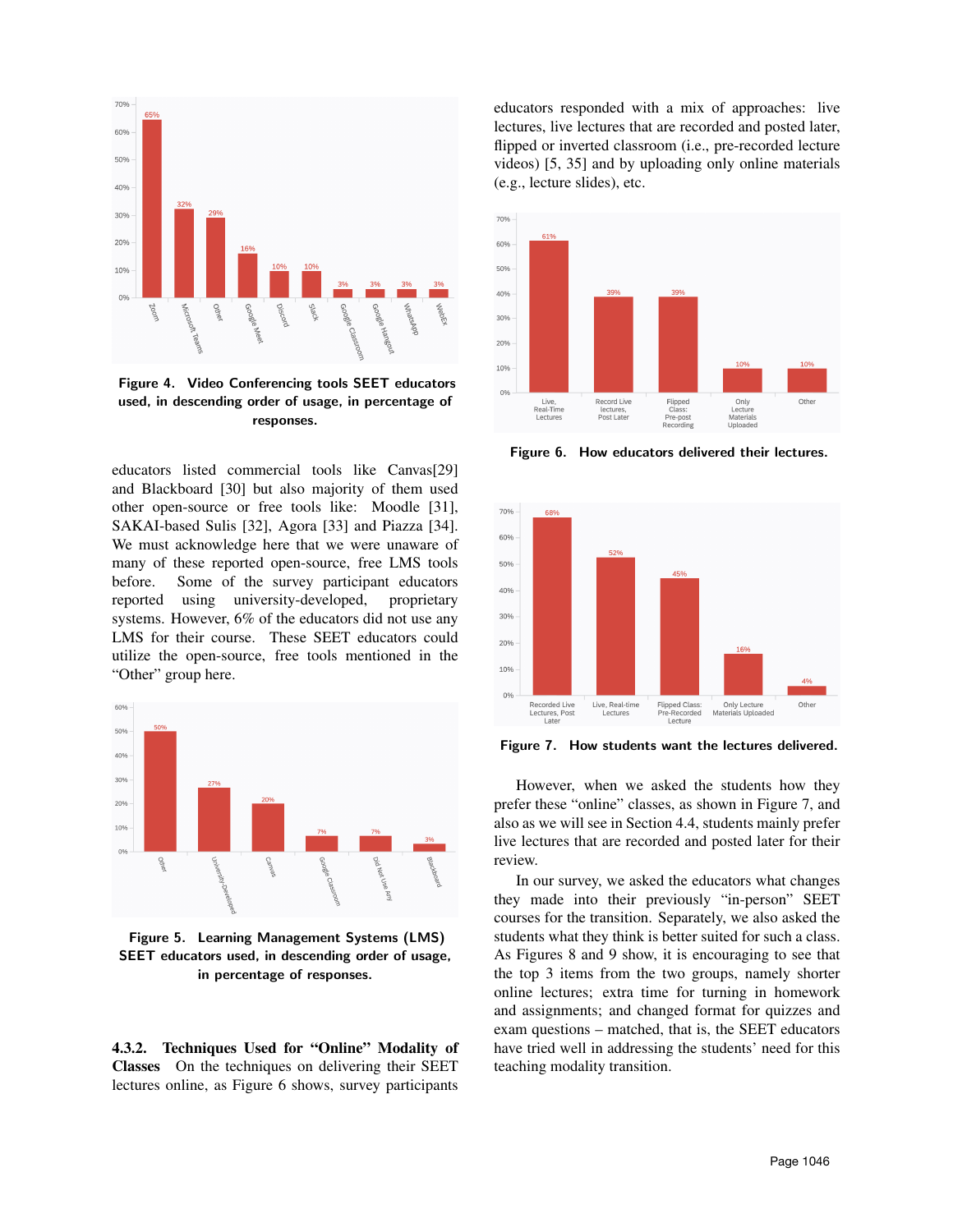

Figure 8. Changes educators made for "remote, online" classes.

| Shorter lectures                |                                          | 35.5% |
|---------------------------------|------------------------------------------|-------|
| Extra time for homework, quiz   |                                          | 24.8% |
| Change homework, quiz and e     |                                          | 16.4% |
| Easier grading of quizzes, assi |                                          | 13.4% |
| Change course evaluation to p   |                                          | 13.4% |
| Faster paced lectures           |                                          | 11.5% |
| Easier quiz and exam questions  |                                          | 9.9%  |
| Slower paced lectures           |                                          | 9.5%  |
| Drop final exam                 |                                          | 6.5%  |
| Other (please elaborate)        |                                          | 5.0%  |
| Longer lectures                 |                                          | 3.1%  |
|                                 | 10.0%<br>20.0%<br>0.0%<br>30.0%<br>40.0% |       |

Figure 9. Changes students prefer for "remote, online" classes.

4.3.3. Tools and Techniques Used for SEET Class Activity and Student Engagement What kind of activities did SEET educators use for better student engagement in teaching their courses "online" during this pandemic? With this question in mind, we requested our survey participant educators to choose from a set of options that came up repeatedly in our prior interviews with the 16 SEET educators, as well as specify and elaborate the optional "Other" category for the question - if they had used any additional activities. Figure 10 shows that most of the educators mentioned team projects, project presentations, drawing UML and other SEET related diagrams, reading assignments, etc. as their main activity items. In addition, educators mentioned requiring their students to test and peer review each others code, finding code metrics, writing test cases and various types of theoretical exercises as "Other" activities.

One observation from the data that is not shown in Figure 10 was that when the class size is large, educators mostly focused on taking quizzes, mid-term exams, final exams and assignments. For small sized classes, educators tend to choose individual projects. In doing these kinds of activities, below we list, category-wise, names of the tools that the educators mentioned in their survey responses.





- In-class polls and surveys: Kahoot [36], Google Forms [37], Mentimeter [38], Canvas Quiz [29]
- Drawing UML and other diagrams: Aww App [39], draw.io/diagram.net [40], whiteboard [41, 42], Lucidchart[43]
- Online Grading: Gradescope [44]
- Online coding and contribution: Repl.it [45], RepoSense [46] and GitHub [47]

Some SEET educators mentioned using "online polling" during class lecture as a remedy to the lack of students' class engagement problem. Recently, Zoom introduced live polling and result sharing feature in their meeting app [48]. Educators also mentioned using Zoom's breakout rooms with smaller groups of students for class discussions to be useful. Another suggestion was to use social activities, e.g., virtual scavenger hunt [49] or utilizing game-based tools like Kahoot[36] for team building.

#### 4.4. EQ2: Lessons Learned and Improvement Suggestions

We asked both our survey participant educators and students for their feedback on lessons learned and improvement suggestions on "remote, online" modality of SEET classes. In this section, we summarize and comment on some of these reflections.

Some common improvement suggestions from the SEET educators for themselves were: to get training in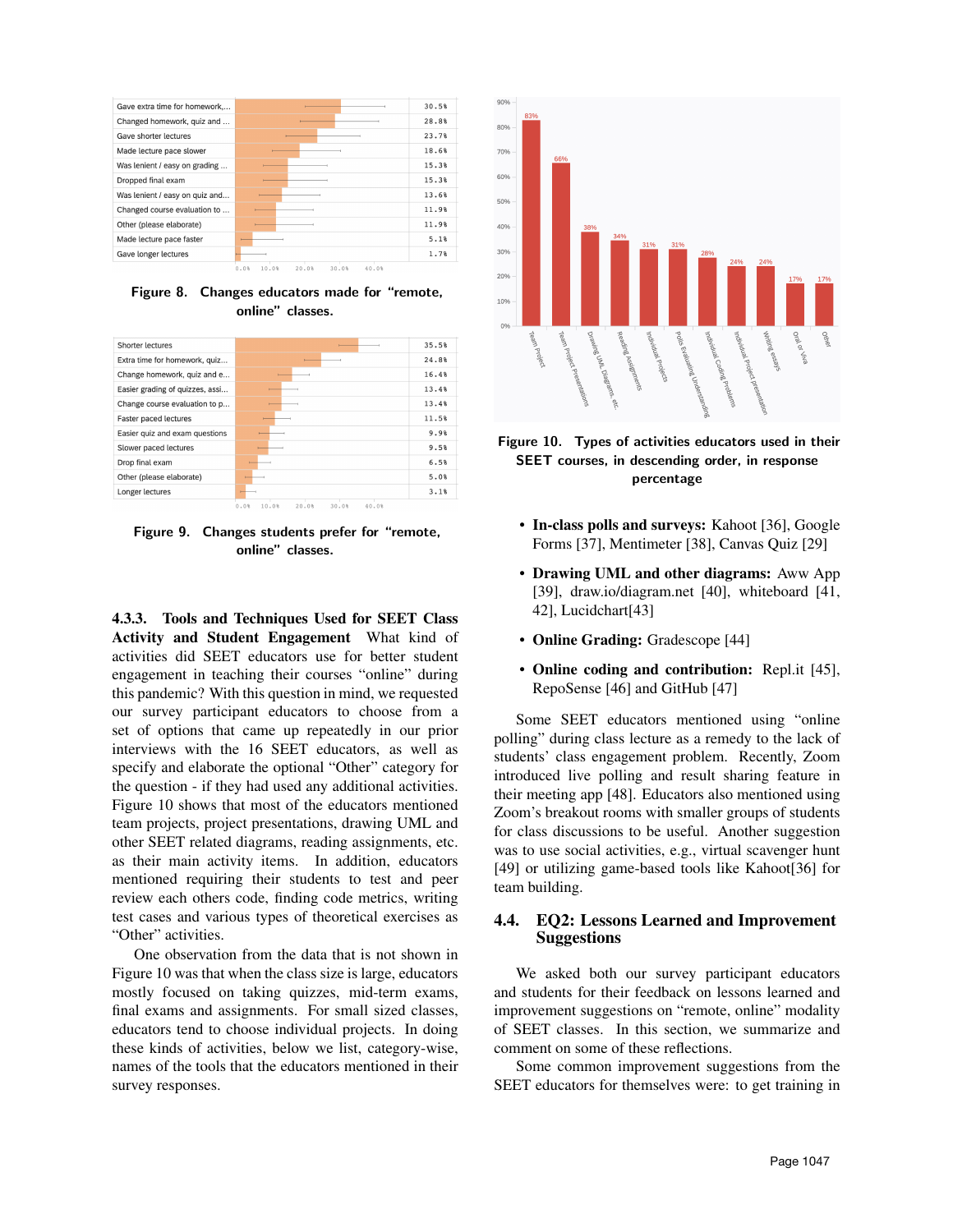e-learning; research and experiment more with distance learning tools and technology; replace lengthy midterms with shorter weekly or bi-weekly graded assignments; have more synchronous, live but short lectures; use more interactive tools for micro surveys on lecture contents; find ways to have students keep their cameras on; shorter class sizes and pre-recorded videos that discussed review questions for quizzes and exams, etc.

Interestingly, students' suggestions were aligned with what educators reflected on. For example, as one of the students comment below shows, students prefer recorded lectures but not as a replacement for the live classes. Moreover, they also realize the importance of keeping their cameras "on" for the real-time feedback for the educators as well as keeping their attention:

> *"Make everything available live and only publish recordings later to encourage direct viewing. Teachers should obligate us to turn on our cameras, [for our] attention."*

To improve participation and class engagement, as the student comment below shows, students think that there should be more ways for "anonymous" communication using chat or other tools and ways for them to provide feedback on the class lecture speed:

> *"Students' minds tend to wander off. Communicate more with the students through a chat or QA Session. [Use] platforms for asking questions in text form and signaling speed of lecture. Shorter lectures and longer tutorials. Add live events for questions etc."*

There were also improvement suggestions from students for quizzes, assignment and final exams. The suggestions mainly focus on adapting the online format for these assessments, as one comment suggests:

> *"Teachers try too hard to grade students in the same ways they did before, doing weekly exams with final project instead of final tests [would be better]."*

One interesting student comment below that binds agile concepts to the "online" teaching, was to take frequent feedback from the students on the class itself and adjust accordingly:

> *"Moving away from traditional*  $classroom$  *models waterfall) towards agile processes such as scrumming to get pulse checkups from students."*

Finally, not regarding the classes but for the university administrators, SEET educators commented that this pandemic has brought up many limitations and loopholes in their policies. For example, many universities were prompt to relax their restrictions on students' physical location requirements and worked closely with the governments to accommodate any other needs in an ad-hoc basis. A lesson learned from this experience was that universities should have clear guidelines, directions and contingency plans for their students in preparation for such pandemics in the future.

## 5. Threats to Validity

This study was a multi-step study and for each step we tried to ensure an equal and representative distribution of participants (i.e., interviewees and survey participants). However, we acknowledge that, even with our best efforts, we may not have reached enough audience and hence may have missed many data points. For example, we could not find any SEET educators to interview from countries in South America. For our surveys, we used social media, emails and personal contacts and solicited SEET educator and student participation and yet the sample size for educators were still small (16% of the total 300+ participants). Moreover, majority of the participants were from North America, Europe and Australia and we did not get much participation from countries from South America, Middle East, Africa or Asia. As a result, the results may be skewed towards these regions. This situation may have stemmed from the fact that software engineering is a specialized course which many universities may not simply offer or have not offered during this pandemic.

Low female participation from both the educators and students is another limitation that we observed from our data set. However, this may be expected as previous studies have already found that there is a significant gap in gender distribution in software engineering practitioners in both academia and industry [50, 51, 52, 53].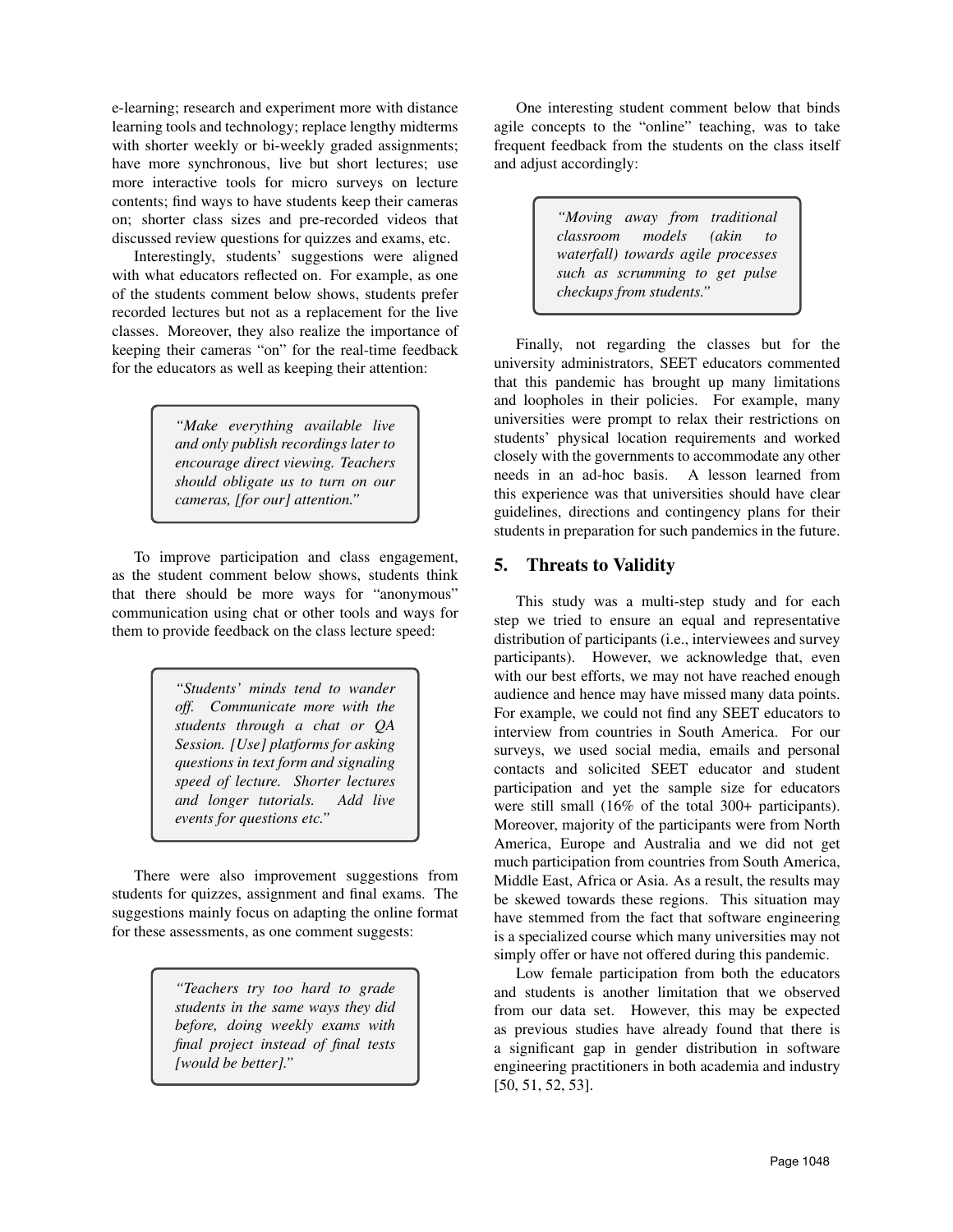Like any other online surveys, our study is also prone to many other possible limitations [54]. For example, we filtered out participants if they did not participate in university-level SEET courses "online" during this pandemic, but there is always the possibility that someone who did not fit our inclusion criteria figured it out and took the survey the second time and introduced noise in the data. Moreover, since the survey questions were in English, many non-English speaking participants may not have understood or misunderstood a question and provided altered input.

With these limitations, we acknowledge that this study and its findings may have missed many important observations, challenges and limitations and the corresponding tools and techniques to handle them.

## 6. Discussion

Though technology adaption, access to resources like laptops and Internet were not the main bottlenecks, many educators were forced to consider and mediate different other situations, e.g., different time-zones of local and international students, data privacy, legal obligation on taking permission prior to recording classes with students names and images visible, and student integrity issues during online exams, etc. For under developed or developing countries, limited access to Internet, Internet infrastructure, e.g., lack of WiFi, hotspot and bandwidth issues, etc. further hindered the transition.

On the flip side, there were some advantages of "online" classes. One common, repeated theme was that since classes were recorded, students could review the material later, the "flipped, inverted format" of class allowed students to ask more questions during the class times; chat and other communication mediums helped the shy students participate more in the digital discussions. Though we this could not be verified, some educators reported better overall student grades and student evaluation of teaching. Some students and educators also thought that virtual team projects helped them experience distributed software development that could be valuable for future job placements.

Different educators in different countries may have different approaches in teaching SEET courses, their situations are unique which may mandate use of different tools and there is no "one size fits all" approach. Therefore, the motivation behind asking these experience/empirical questions to our interviewees and later to our survey participants was not to compare, prioritize or recommend any of the tools or techniques; rather to share these with the broader SEET community to make them aware and leave it to them to try out and decide which may be helpful. A list of such tools are provided in Section 4.3.

Our findings show that overall the SEET educators are doing well in adapting the changes that reflects students' expectations and needs. However, going forward, when the pandemic is over and the "remote/online" classes are no longer required, as suggested in Section 4.4, we propose that SEET and other educators should incorporate the positive aspects and improvement suggestions, e.g., recording class lectures, providing tools for anonymous communication, micro survey/polling on lecture content, collaborative and interactive tools for drawing UML and other SEET diagrams, etc. into their regular "in-person" (or "hybrid") classes in the future. We also propose that, instead of waiting for the student evaluation at the end of a semester, a mid-term, anonymous "Mad-Sad-Glad" survey [55, 56] should be used as a useful tool to check the students' "pulses" and get their feedback on the overall course speed, quality and further improvement suggestions.

As future research direction, one can extend this study to include more participants, world-wide and also find the impacts of this pandemic to the overall SEET learning outcome and future software engineers working in the industry, workforce, etc., in the long run.

## 7. Conclusion

In this paper we performed a qualitative study by conducting semi-structured interviews of 16 Software Engineering Education and Training (SEET) educators; followed by quantitative surveys of more than 300 educators and students who were part of SEET courses that had to be switched from "in-person" to "remote, online" mode due to the novel coronavirus (COVID-19) pandemic. The goal of this empirical study was to find out the tools and techniques SEET educators adapted for the transition, and get their and the students' reflection on the lessons learned and the improvement suggestions.

Despite all our efforts, our study was not able to capture all the important data points that would represent the global SEET community. However, we share the transition experience and provide the tools and means that the educators are using in an attempt to overcome them. Many of these tools and techniques were unknown to us before the study and we believe that educators will find these useful in combating their challenges. We also contribute by publishing our survey data for further study and collaboration [1].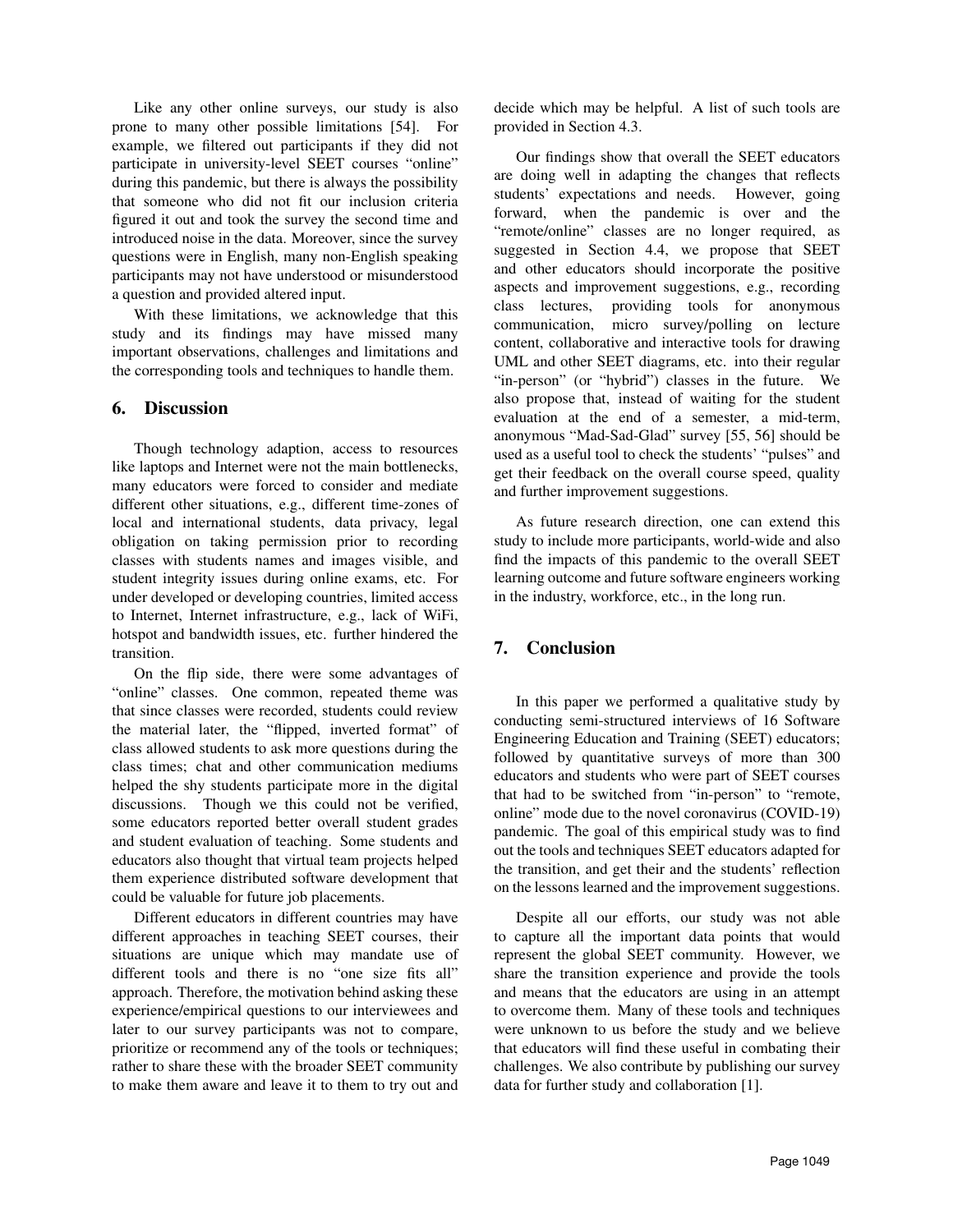### 8. Acknowledgments

We would like to sincerely thank all of the interview participants for their valuable time during this pandemic in virtually sitting down with us "online", discussing and sharing their experience. We want to also thank all of the survey participants for their valuable feedback.

#### References

- [1] "Survey questions and responses for the paper. https: //bit.ly/seetcov19."
- [2] A. D. Dumford and A. L. Miller, "Online learning in higher education: exploring advantages and disadvantages for engagement," *Journal of Computing in Higher Education*, vol. 30, no. 3, pp. 452–465, 2018.
- [3] D. R. Serrano, M. A. Dea-Ayuela, E. Gonzalez-Burgos, A. Serrano-Gil, and A. Lalatsa, "Technology-enhanced learning in higher education: How to enhance student engagement through blended learning," *European Journal of Education*, vol. 54, no. 2, pp. 273–286, 2019.
- [4] B. Quinn, L. Barroca, B. Nuseibeh, J. Fernández-Ramil, L. Rapanotti, P. Thomas, and M. Wermelinger, "Learning software engineering at a distance," *IEEE software*, vol. 23, no. 6, pp. 36–43, 2006.
- [5] G. Gannod, J. Burge, and M. Helmick, "Using the inverted classroom to teach software engineering," in *2008 ACM/IEEE 30th International Conference on Software Engineering*, pp. 777–786, IEEE, 2008.
- [6] M. Jacobsen, R. Kremer, and M. L. Shaw, "Experiments with distance learning in software engineering graduate courses," *ACM SIGCSE Bulletin*, vol. 32, no. 2, pp. 56–59, 2000.
- [7] K. Yoshida, I. Miyaji, K. Yamada, and H. Ichimura, "Distance learning system for programming and software engineering," in *International Conference on Knowledge-Based and Intelligent Information and Engineering Systems*, pp. 460–468, Springer, 2007.
- [8] E. Cloete, "Some perspectives on network centric distance learning and software engineering," in *Proceedings 7th IEEE Workshop on Future Trends of Distributed Computing Systems*, pp. 288–289, IEEE, 1999.
- [9] S. Edwards, "Can quality graduate software engineering courses really be delivered asynchronously on-line?, in *Proceedings of the 22nd international conference on Software engineering*, pp. 676–679, 2000.
- [10] H. J. Ellis, "Autonomous learning in online and traditional versions of a software engineering course," in *18th Conference on Software Engineering Education & Training (CSEET'05)*, pp. 69–76, IEEE, 2005.
- [11] W. Wang, "Teaching programming online," in *International conference on the future of education. Retrieved from http://www. pixelonline. net/edu future/common/download/Paper pdf/ELE19-Wang. pdf*, 2011.
- [12] C. Murphy, D. Phung, and G. Kaiser, "A distance learning approach to teaching extreme programming," in *Proceedings of the 13th annual conference on Innovation and technology in computer science education*, pp. 199–203, 2008.
- [13] A. T. Ragusa and A. Crampton, "Sense of connection, identity and academic success in distance education: Sociologically exploring online learning environments," *Rural Society*, vol. 27, no. 2, pp. 125–142, 2018.
- [14] J. E. Seaman, I. E. Allen, and J. Seaman, "Grade increase: Tracking distance education in the united states.," *Babson Survey Research Group*, 2018.
- [15] I. E. Allen and J. Seaman, *Online report card: Tracking online education in the United States.* ERIC, 2016.
- [16] O. B. Adedoyin and E. Soykan, "Covid-19 pandemic and online learning: the challenges and opportunities," *Interactive Learning Environments*, pp. 1–13, 2020.
- [17] R. M. Viner, S. J. Russell, H. Croker, J. Packer, J. Ward, C. Stansfield, O. Mytton, C. Bonell, and R. Booy, "School closure and management practices during coronavirus outbreaks including covid-19: a rapid systematic review," *The Lancet Child & Adolescent Health*, 2020.
- [18] M. V. Shenoy, M. S. Mahendra, and M. N. Vijay, "Covid 19–lockdown: Technology adaption, teaching, learning, students engagement and faculty experience, *Mukt Shabd Journal*, vol. 9, 2020.
- [19] W. Bao, "Covid-19 and online teaching in higher education: A case study of peking university," *Human Behavior and Emerging Technologies*, vol. 2, no. 2, pp. 113–115, 2020.
- [20] S. Motogna, A. Marcus, and A.-J. Molnar, "Adapting to online teaching in software engineering courses," in *Proceedings of the 2nd ACM SIGSOFT International Workshop on Education through Advanced Software Engineering and Artificial Intelligence*, pp. 1–6, 2020.
- [21] T. Kanij and J. Grundy, "Adapting teaching of a software engineering service course due to covid-19," in *2020 IEEE 32nd Conference on Software Engineering Education and Training (CSEE&T)*, pp. 1–6, IEEE, 2020.
- [22] M. Barr, S. W. Nabir, and D. Somerville, "Online delivery of intensive software engineering education during the covid-19 pandemic," in *2020 IEEE 32nd Conference on Software Engineering Education and Training (CSEE&T)*, pp. 1–6, IEEE, 2020.
- [23] M. Mues and F. Howar, "Teaching a project-based course at a safe distance: An experience report," in *2020 IEEE 32nd Conference on Software Engineering Education and Training (CSEE&T)*, pp. 1–6, IEEE, 2020.
- [24] P. Schmiedmayer, L. M. Reimer, M. Jovanović, D. Henze, and S. Jonas, "Transitioning to a large-scale distributed programming course," in *2020 IEEE 32nd Conference on Software Engineering Education and Training (CSEE&T)*, pp. 1–6, IEEE, 2020.
- [25] M. Moster, D. Ford, and P. Rodeghero, ""is my mic on?" preparing se students for collaborative remote work and hybrid team communication," in *2021 IEEE/ACM 43rd International Conference on Software Engineering: Software Engineering Education and Training (ICSE-SEET)*, pp. 89–94, IEEE, 2021.
- [26] "YouTube. An online video sharing platform from Google. https://www.youtube.com/."
- [27] "BigBlueButton. An open-source web conferencing tool. https://bigbluebutton.org/."
- [28] "Vimeo. An American video hosting, sharing and service platform. https://vimeo.com/."